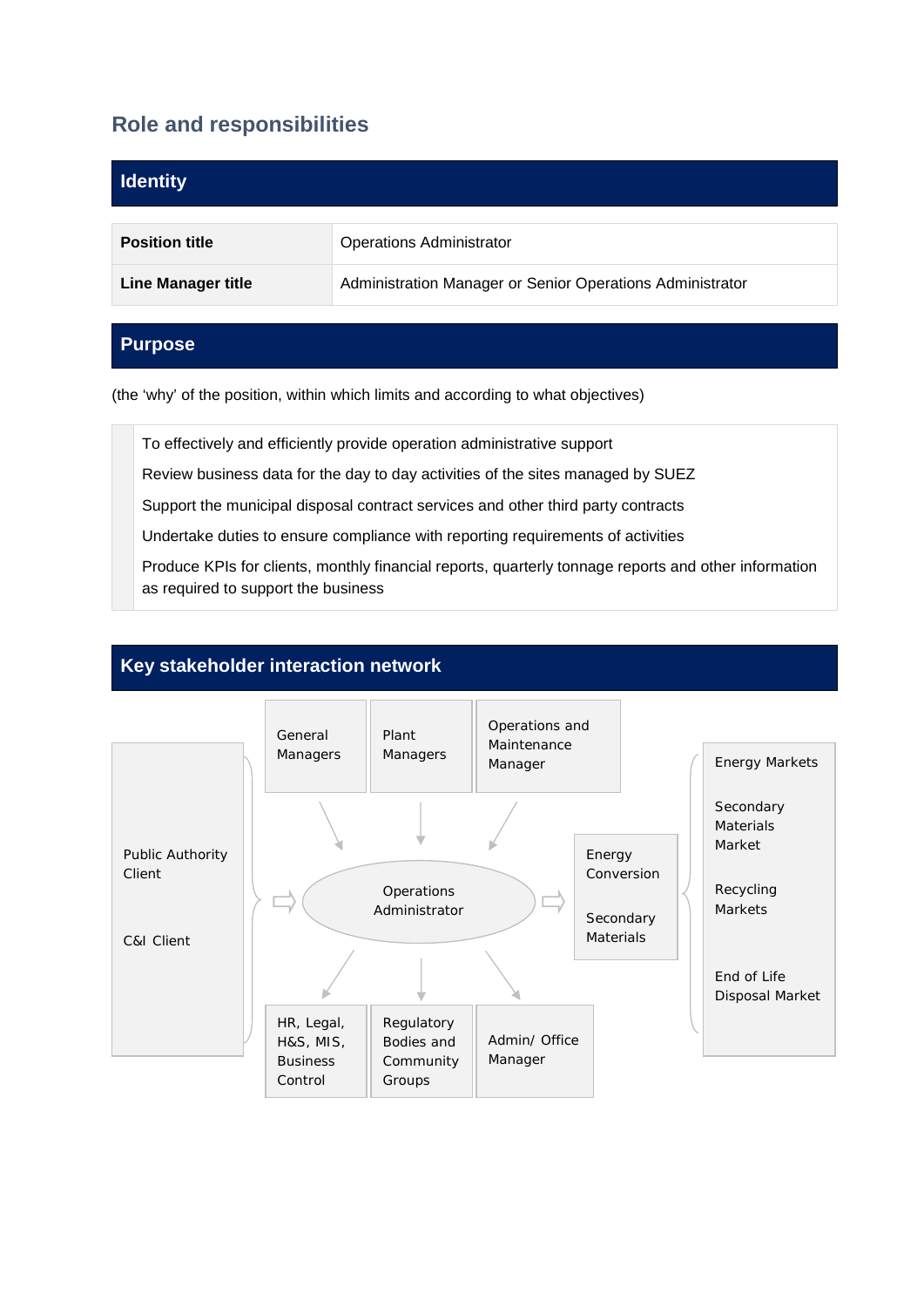### **Ideal candidate experience**

- Basic Financial Awareness
- IT Skills Word, Excel, PowerPoint, Outlook, Internet, Lotus Notes, Financial Systems or ability to learn
- Experience of financial administration
- Customer service experience
- Problem Solving ability
- Communication Skills
- Knowledge of waste management industry

### **Area one - Empowered and Engaged Workforce**

- Provide support to the Site Manager and other team members in operational activities to maximize the overall performance of the business
- Maintain an open, constructive relationship with the central team in order for the business to achieve its key targets throughout the year
- To work with other WMSC teams to ensure that duties are covered during periods of annual leave

#### **Area two - Customer Service**

- Liaise with local authority clients
- Ensure client satisfaction
- Resolve invoicing queries direct with clients
- Act as a point of contact for all queries from authority client officers and liaison with internal resource provision
- Manage projects on behalf of the Site Managers that require resolution for the efficiency of the business
- Co-ordinate production and distribution of reports & data submissions within the team and to external customers. These may include health & safety, environmental and financial performance, as well as production of monthly operational reports
- Act as a point of contact for all queries from authority client officers and liaise with internal resource provision

## **Area three - Protection**

- Ensure the business portrays a professional image to all internal and external customers and stakeholders. This will include support for contract review meetings and liaison groups
- Ensure the business meets internal and external standards and requirements
- Co-ordinate regulatory data submission to ensure their timely collation and submission